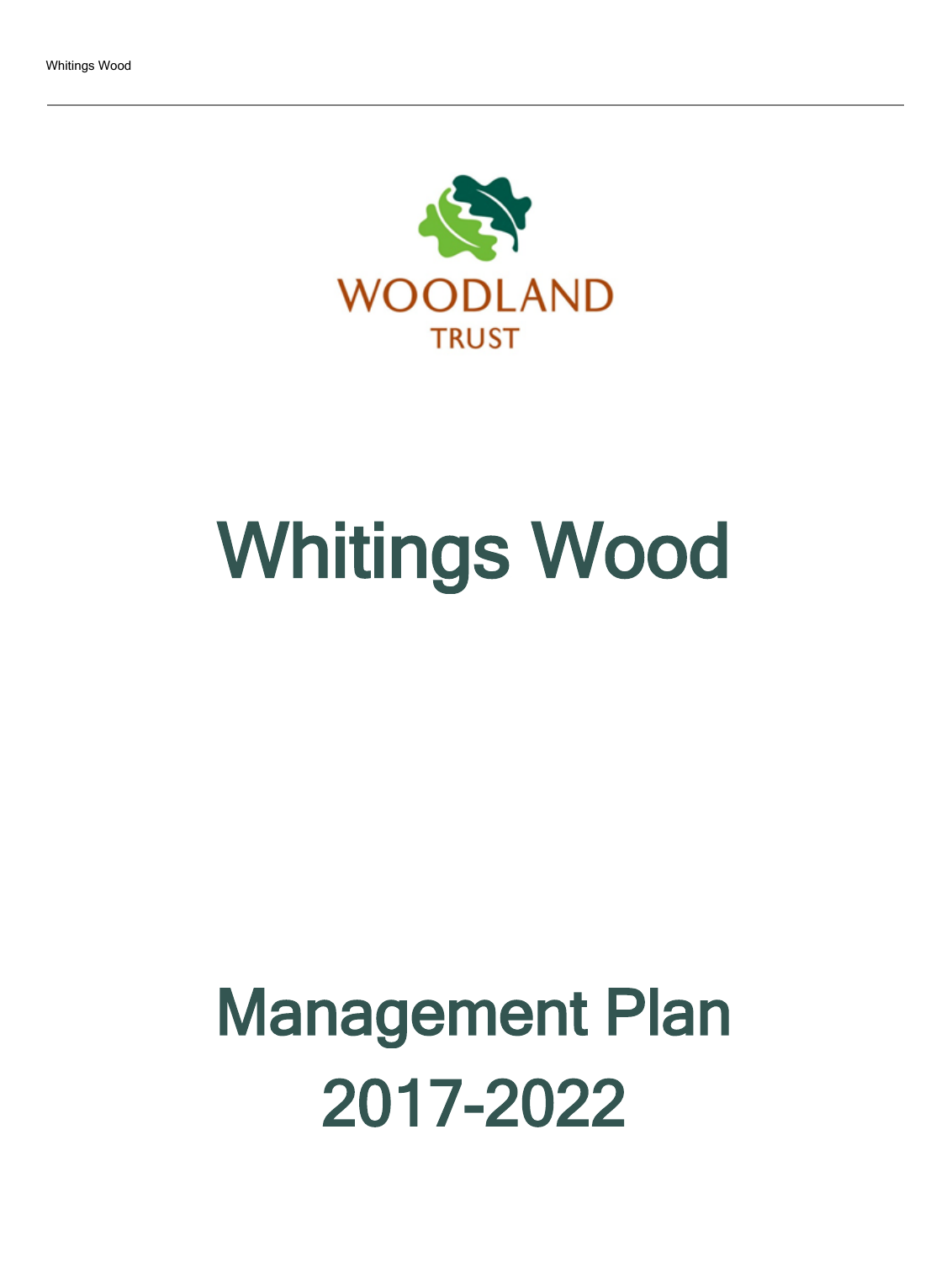#### MANAGEMENT PLAN - CONTENTS PAGE

ITEM Page No.

Introduction

Plan review and updating

#### Woodland Management Approach

**Summary** 

- 1.0 Site details
- 2.0 Site description
	- 2.1 Summary Description
	- 2.2 Extended Description
- 3.0 Public access information
	- 3.1 Getting there
	- 3.2 Access / Walks
- 4.0 Long term policy
- 5.0 Key Features
	- 5.1 Informal Public Access
	- 5.2 Secondary Woodland
- 6.0 Work Programme
- Appendix 1: Compartment descriptions
- Appendix 2: Harvesting operations (20 years)

**Glossary** 

## MAPS

Access Conservation Features Management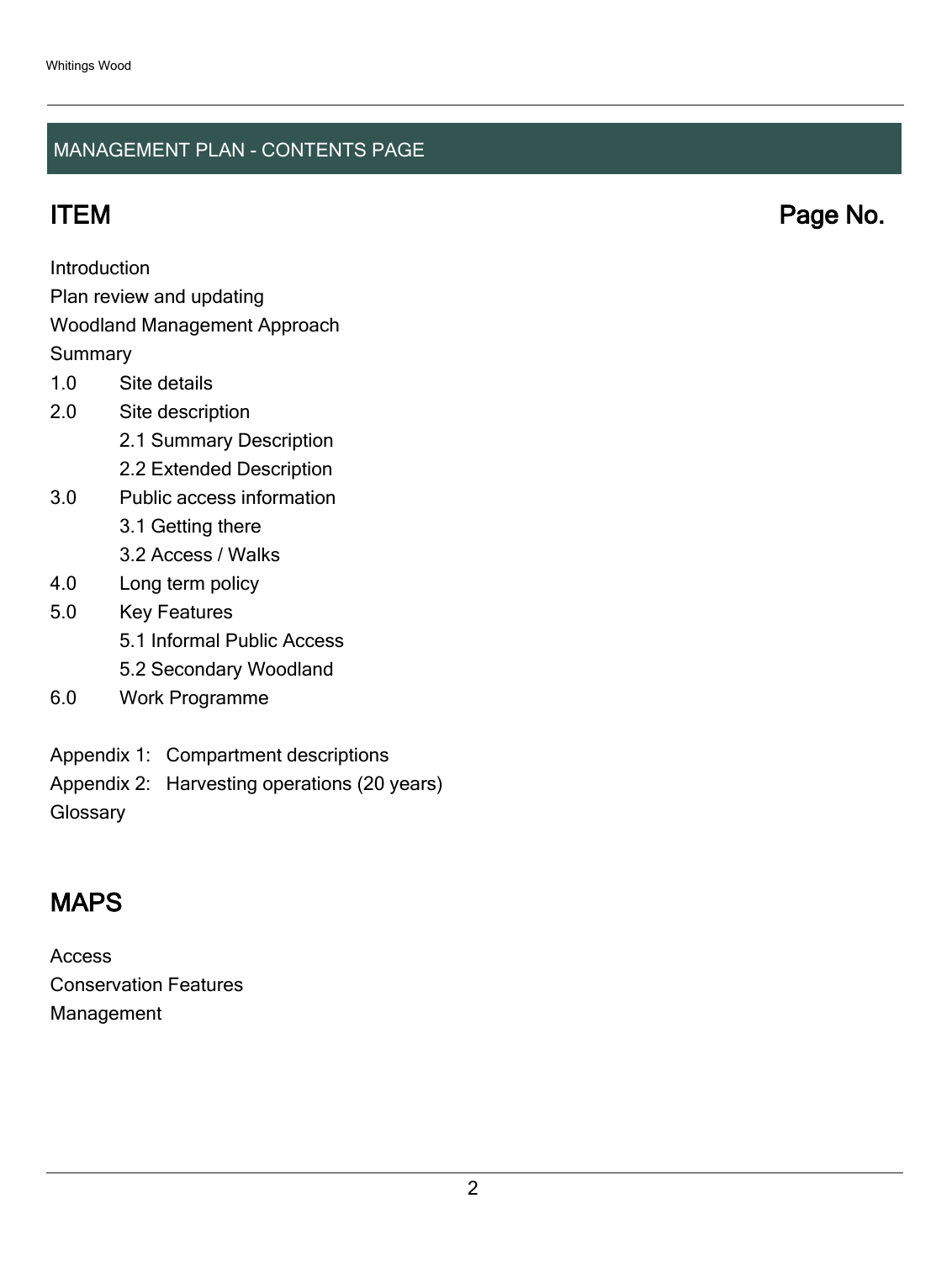## THE WOODLAND TRUST

## INTRODUCTION

The Trust's corporate aims and management approach guide the management of all the Trust's properties, and are described on Page 4. These determine basic management policies and methods, which apply to all sites unless specifically stated otherwise. Such policies include free public access; keeping local people informed of major proposed work; the retention of old trees and dead wood; and a desire for management to be as unobtrusive as possible. The Trust also has available Policy Statements covering a variety of woodland management issues.

The Trust's management plans are based on the identification of Key Features for the site and setting objectives for their management. A monitoring programme (not included in this plan) ensures that these objectives are met and any necessary management works are carried out.

Any legally confidential or sensitive species information about this site is not included in this version of the plan.

## PLAN REVIEW AND UPDATING

The information presented in this Management plan is held in a database which is continuously being amended and updated on our website. Consequently this printed version may quickly become out of date, particularly in relation to the planned work programme and on-going monitoring observations. Please either consult The Woodland Trust website [www.woodlandtrust.org.uk](http://www.woodlandtrust.org.uk/) or contact the Woodland Trust [\(wopsmail@woodlandtrust.org.uk](mailto:wopsmail@woodlandtrust.org.uk)) to confirm

details of the current management programme.

There is a formal review of this plan every 5 years and a summary of monitoring results can be obtained on request.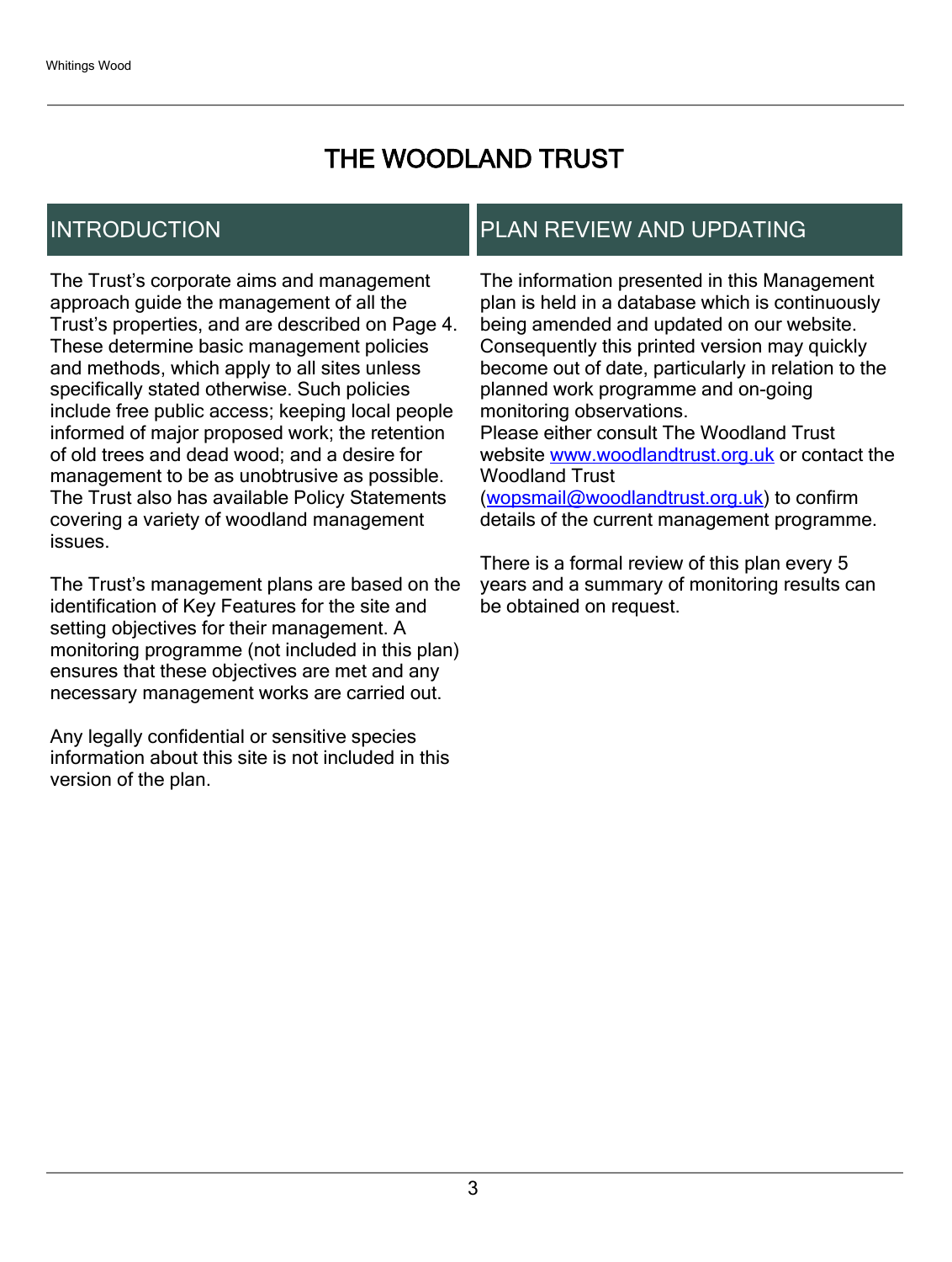## WOODLAND MANAGEMENT APPROACH

The management of our woods is based on our charitable purposes, and is therefore focused on improving woodland biodiversity and increasing peoples' understanding and enjoyment of woodland. Our strategic aims are to:

- Protect native woods, trees and their wildlife for the future
- Work with others to create more native woodlands and places rich in trees
- Inspire everyone to enjoy and value woods and trees

All our sites have a management plan which is freely accessible via our website [www.woodlandtrust.org.uk.](http://www.woodlandtrust.org.uk/) Our woods are managed to the UK Woodland Assurance Standard (UKWAS) and are certified with the Forest Stewardship Council® (FSC®) under licence FSC-C009406 and through independent audit.

In addition to the guidelines below we have specific guidance and policies on issues of woodland management which we review and update from time to time.

We recognise that all woods are different and that the management of our sites should also reflect their local landscape and where appropriate support local projects and initiatives. Guidelines like these provide a necessary overarching framework to guide the management of our sites but such management also requires decisions based on local circumstances and our Site Manager's intimate knowledge of each site.

The following guidelines help to direct our woodland management:

- 1. Our woods are managed to maintain their intrinsic key features of value and to reflect those of the surrounding landscape. We intervene when there is evidence that it is necessary to maintain or improve biodiversity and to further the development of more resilient woods and landscapes.
- 2. We establish new native woodland using both natural regeneration and tree planting, but largely the latter, particularly when there are opportunities for involving people.
- 3. We provide free public access to woods for quiet, informal recreation and our woods are managed to make them accessible, welcoming and safe.
- 4. The long term vision for our non-native plantations on ancient woodland sites is to restore them to predominantly native species composition and semi-natural structure, a vision that equally applies to our secondary woods.
- 5. Existing semi-natural open-ground and freshwater habitats are restored and maintained wherever their management can be sustained and new open ground habitats created where appropriate.
- 6. The heritage and cultural value of sites is taken into account in our management and, in particular, our ancient trees are retained for as long as possible.
- 7. Woods can offer the potential to generate income both from the sustainable harvesting of wood products and the delivery of other services. We will therefore consider the potential to generate income from our estate to help support our aims.
- 8. We work with neighbours, local people, organisations and other stakeholders in developing the management of our woods. We recognise the benefits of local community woodland ownership and management. Where appropriate we allow our woods to be used to support local woodland, conservation, education and access initiatives.
- 9. We use and offer the estate where appropriate, for the purpose of demonstration, evidence gathering and research associated with the conservation, recreational and sustainable management of woodlands. In particular we will develop and maintain a network of long-term monitoring sites across the estate.
- 10 Any activities we undertake will conform to sustainable forest management principles, be appropriate for the site and will be balanced with our primary objectives of enhancing the biodiversity and recreational value of our woods and the wider landscapes.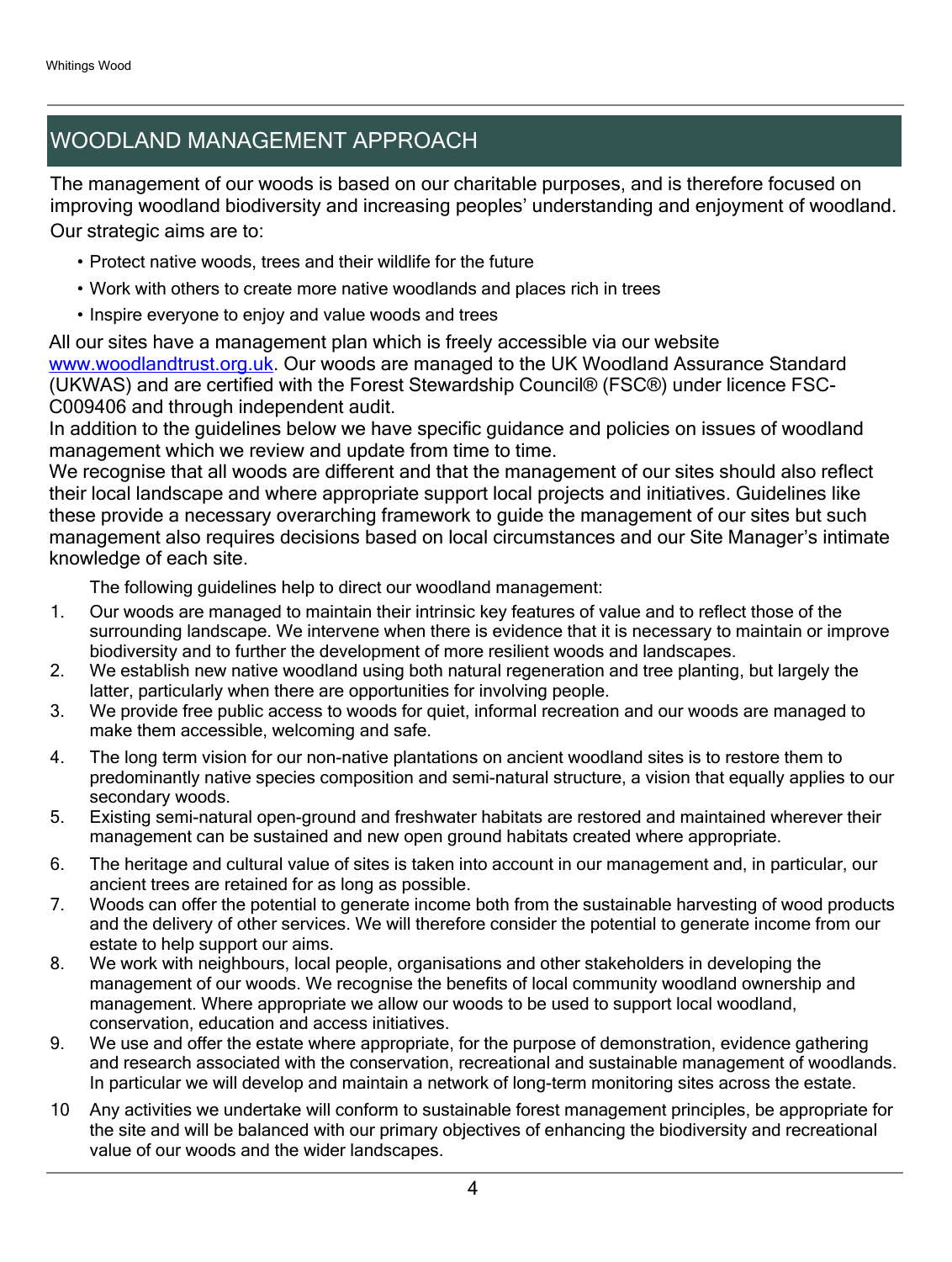## SUMMARY

This public management plan briefly describes the site, specifically mentions information on public access, sets out the long term policy and lists the Key Features which drive management actions. The Key Features are specific to this site - their significance is outlined together with their long (50 year+) and short (5 year) term objectives. The short term objectives are complemented by a detailed Work Programme for the period of this management plan. Detailed compartment descriptions are listed in the appendices which include any major management constraints and designations. A short glossary of technical terms is at the end. The Key Features and general woodland condition of this site are subject to a formal monitoring programme which is maintained in a central database. A summary of monitoring results is available on request.

## 1.0 SITE DETAILS

| Site name:      | <b>Whitings Wood</b>                |
|-----------------|-------------------------------------|
| Location:       | <b>Barnet</b>                       |
| Grid reference: | TQ228949, OS 1:50,000 Sheet No. 176 |
| Area:           | 7.09 hectares (17.52 acres)         |
| Designations:   | <b>Community Forest, Green Belt</b> |

## 2.0 SITE DESCRIPTION

#### 2.1 Summary Description

Definitely not an ancient woodland! But, after planting with broadleaf trees in 1996, its 7 hectares now have a character all of their own with large open paths and tree tunnels. It is connected to Whitings Hill Open Space.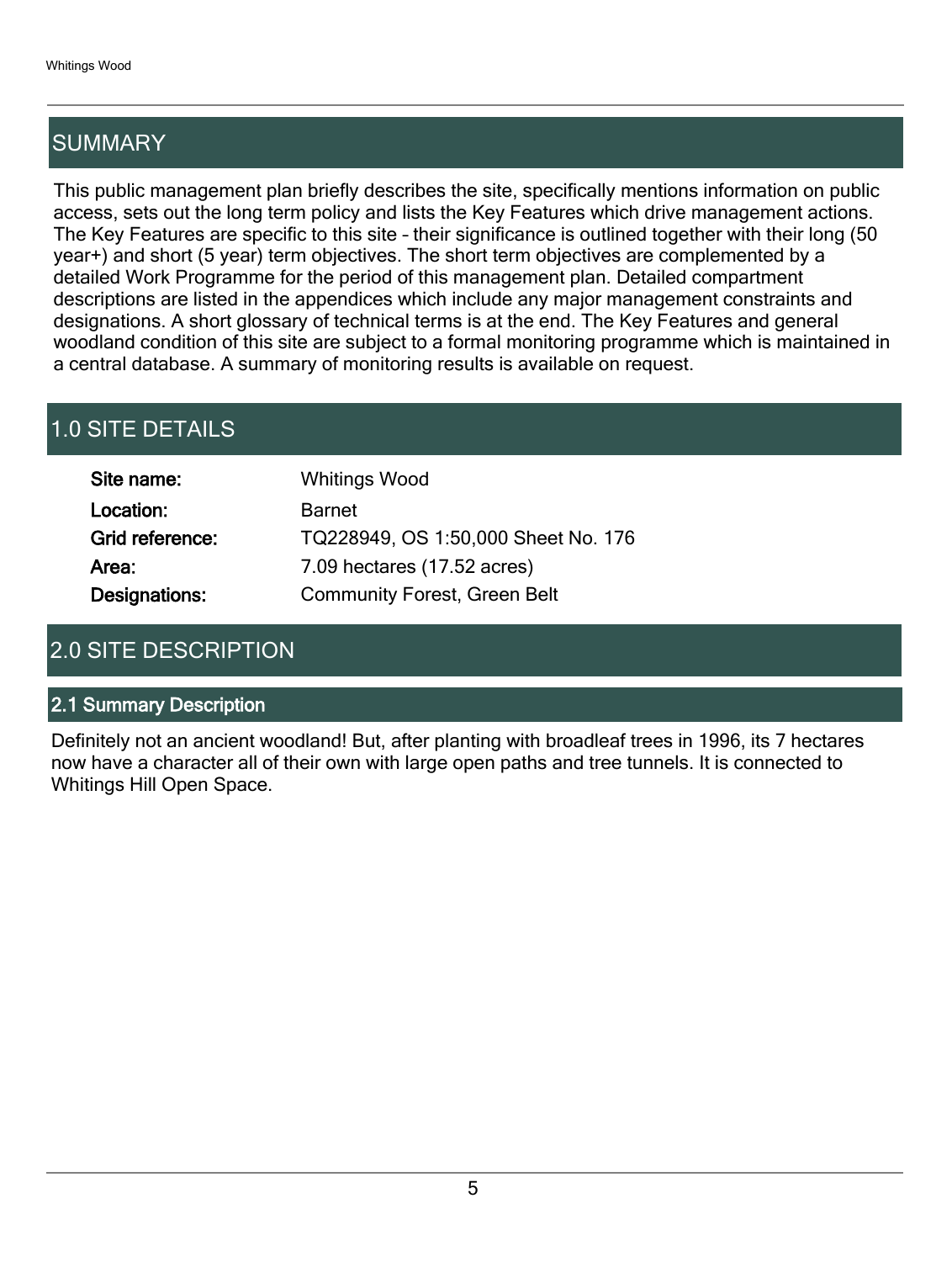#### 2.2 Extended Description

Falling within Watling Chase Community Forest, Whitings Wood is a 7 hectare flourishing young semi-urban woodland lying just southwest of Barnet in north London. Formerly improved grassland it was planted in 1996 with mixed native broadleaves, mainly oak, ash, field maple, wild cherry, willow and some woody shrubs.

Local people were involved in the woodland creation from the outset including via consultation with the Community Forest and parish council, whose input and views were reflected in the woodland design. The wood comprises two rectangular shaped blocks of 2ha and 5ha, each housing a mosaic of trees and grassland wrapped by mature hedgerows.

The woodland forms part of a hillside known as Whitings Hill which is managed by the London Borough of Barnet. The surrounding landscape is characterised by grazed fields and amenity grassland for approximately 1km, in turn enclosed by the urban sprawl of London's northern suburbs. The site is fairly flat and wet with fertile soils, typically on top of London Clay.

Management access is directly off Mays Lane leading into a network of grassy rides and meadows. Unfortunately the site has suffered badly from rubbish dumping and vandalism in the past and a lack of surfaced clay tracks mean the ground can easily be churned up and poached through the winter.

### 3.0 PUBLIC ACCESS INFORMATION

#### 3.1 Getting there

Public access obtained at two points direct from Mays Lane into compartment 2 or via Whitings Hill into compartment 1.

#### 3.2 Access / Walks

Two pedestrian access points off Mays Lane, alternatively park off Whitings Hill and walk through the parkland to Whitings Wood.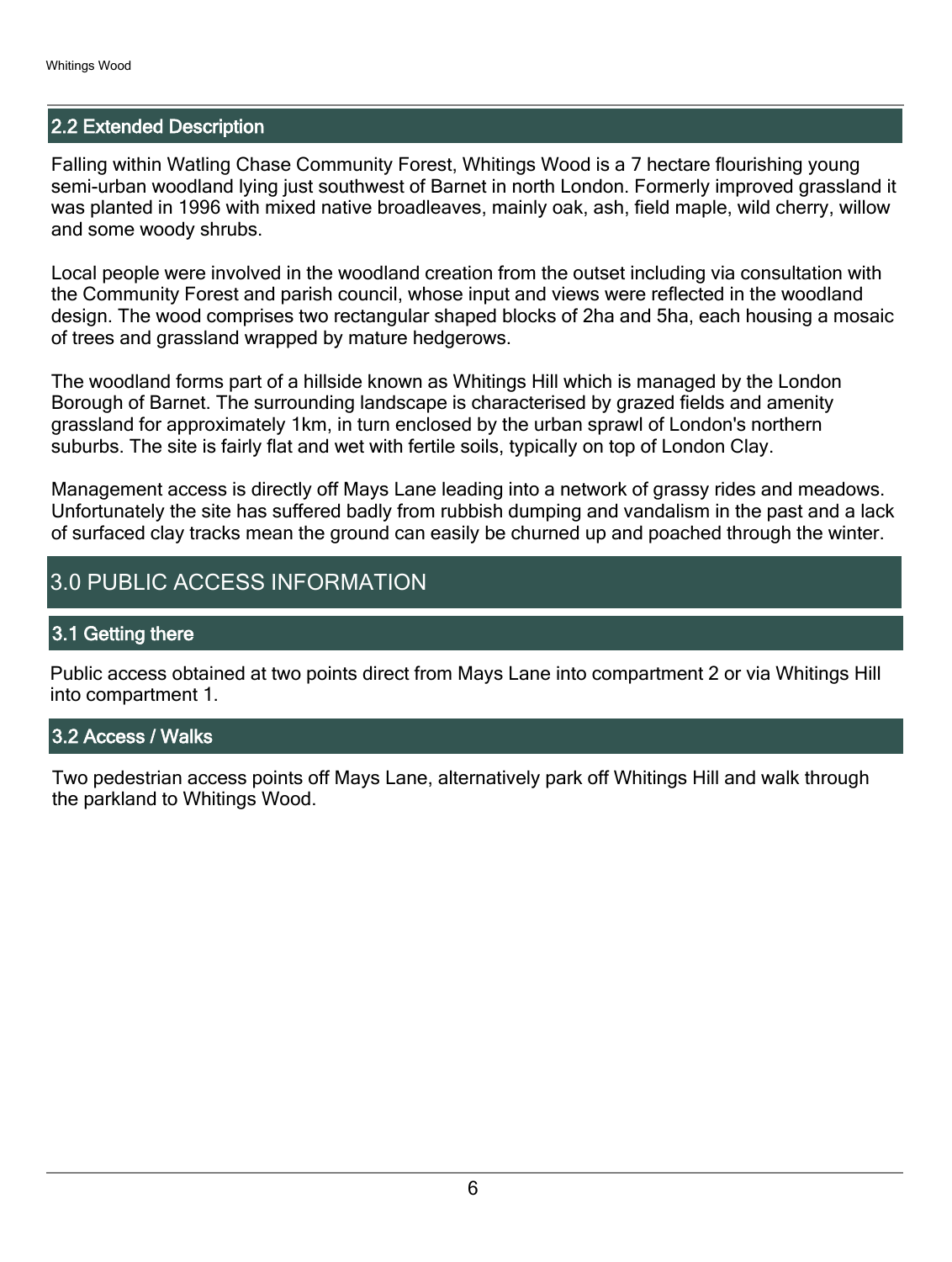## 4.0 LONG TERM POLICY

The long-term vision at Whitings Wood is for an attractive and mature native broadleaf woodland containing a healthy mix of trees, shrubs and understorey, including some areas of good quality timber. This maturing wood will eventually be managed as high forest on a continuous cover basis (i.e. it will never be clear felled). In order to achieve this management access will be improved and thinning will be undertaken over this management period to establish access racks and develop the understorey, laying the foundations for sustainable low-impact management in future.

With semi-urban surroundings, this young woodland will be managed as an important biodiversity and open access area where the public are welcome. Liaison with London Borough of Barnet should continue in order to achieve maximum recreational benefit with the adjoining Whitings Hill. The Woodland Trust entrance signs and well-kept paths will help encourage public interest and participation in the woodland, fulfilling one of the Trust's objectives of inspiring everyone to enjoy and value woods and trees.

Shade-loving plants and coarse vegetation typical of recent secondary woodland are well established under the closed canopy and the wildlife value of existing habitats such as the hedgerows will be retained as they continue to merge into the young woodland. The rides and glades will be kept open and mowed as necessary to provide valuable additional habitats,including wood edges important for nesting birds, invertebrates and woodland / grassland flora.

Any older trees in the hedgerows will be left to senescence and beyond and deadwood both on the ground and standing will be left in situ unless it conflicts with safe public access.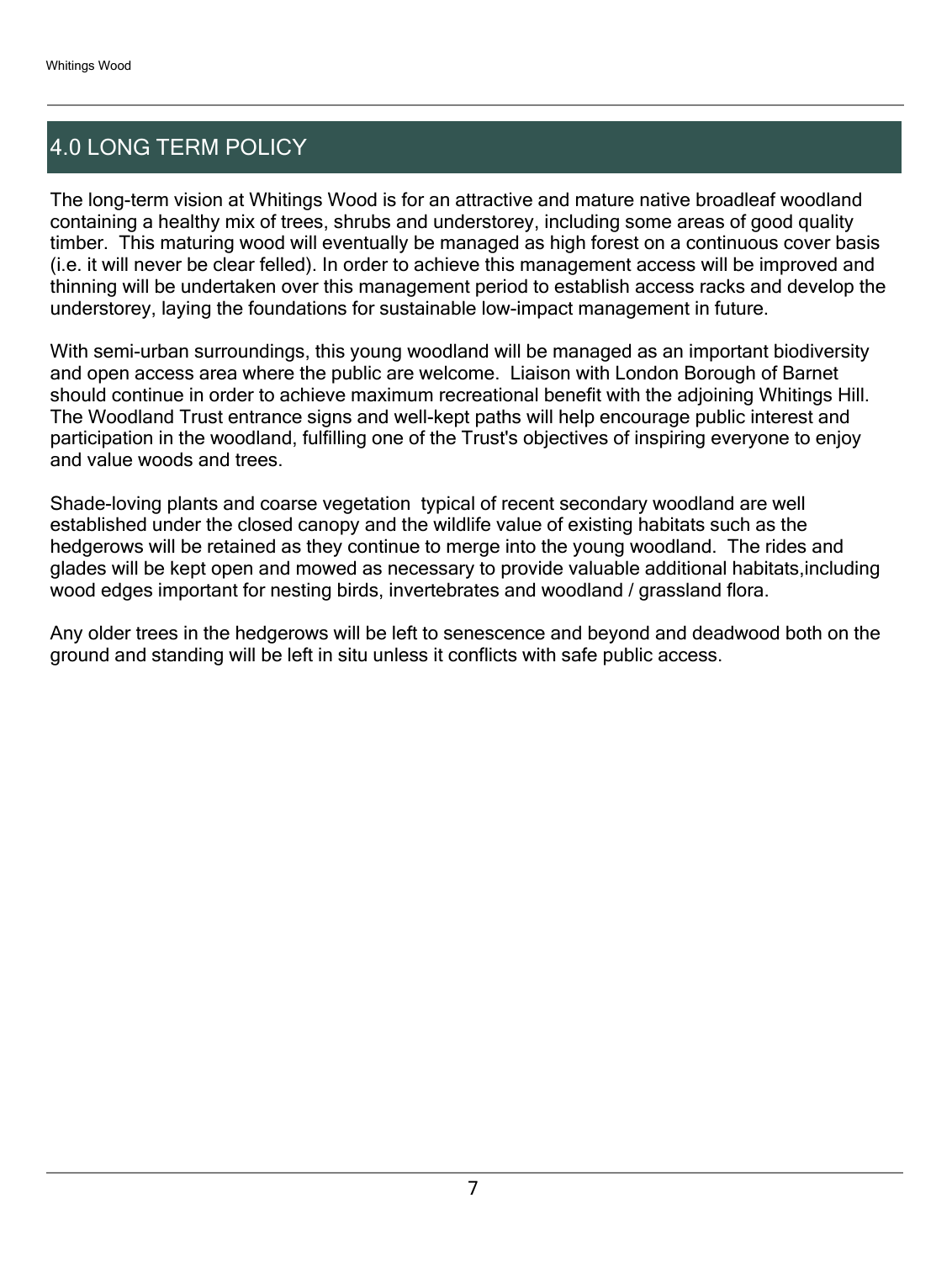## 5.0 KEY FEATURES

The Key Features of the site are identified and described below. They encapsulate what is important about the site. The short and long-term objectives are stated and any management necessary to maintain and improve the Key Feature.

#### 5.1 Informal Public Access

#### **Description**

The site forms part of Watling Chase Community Forest and is adjacent to Whitings Hill, a well used open space resulting in a steady stream of foot traffic, dog walkers, and horse riders (technically not permitted) through the wood and its network of paths. Several access points around the perimeter lead into a network of grassy paths and meadows providing a pleasant stroll for regular visitors.

#### **Significance**

Informal public access to Whitings Wood raises people's awareness and enjoyment of woodland, fulfilling one of the Trust's four corporate objectives.

Surrounded at a landscape level by development and located as it is within greater London, Whitings Wood is a valuable open natural space. Whilst there are a variety of formal parks and gardens available there are few natural woodland areas with open access for people to enjoy. Despite not having a car park it is easily accessible and has a large catchment area. Being part of the Community Forest and green belt it helps to break up and arrest the extensive blocks of suburban development which surround it.

#### Opportunities & Constraints

Opportunity to maintain the involvement and use of the local community by making the site attractive and easy to visit.

The site has suffered badly from rubbish dumping at the main entrance off Mays Lane which can easily give this area of the wood an untidy and neglected appearance especially in winter when the ground flora has subsided. Informal camps and fire sites have been established from time to time. Winter horse riding when the ground sits wet has cut up and poached the main open grass areas in both compartments creating an uneven walking surface in the summer. Ash die back could result in large and potentially risky levels of deadwood and may require the imposition of biosecurity measures at the entrances to the woodland. Infestation with Oak Processionary Moth could require restricted public access for safety reasons.

#### Factors Causing Change

Fire, fly Tipping, vandalism. Tree disease Oak Processionary Moth

Long term Objective (50 years+)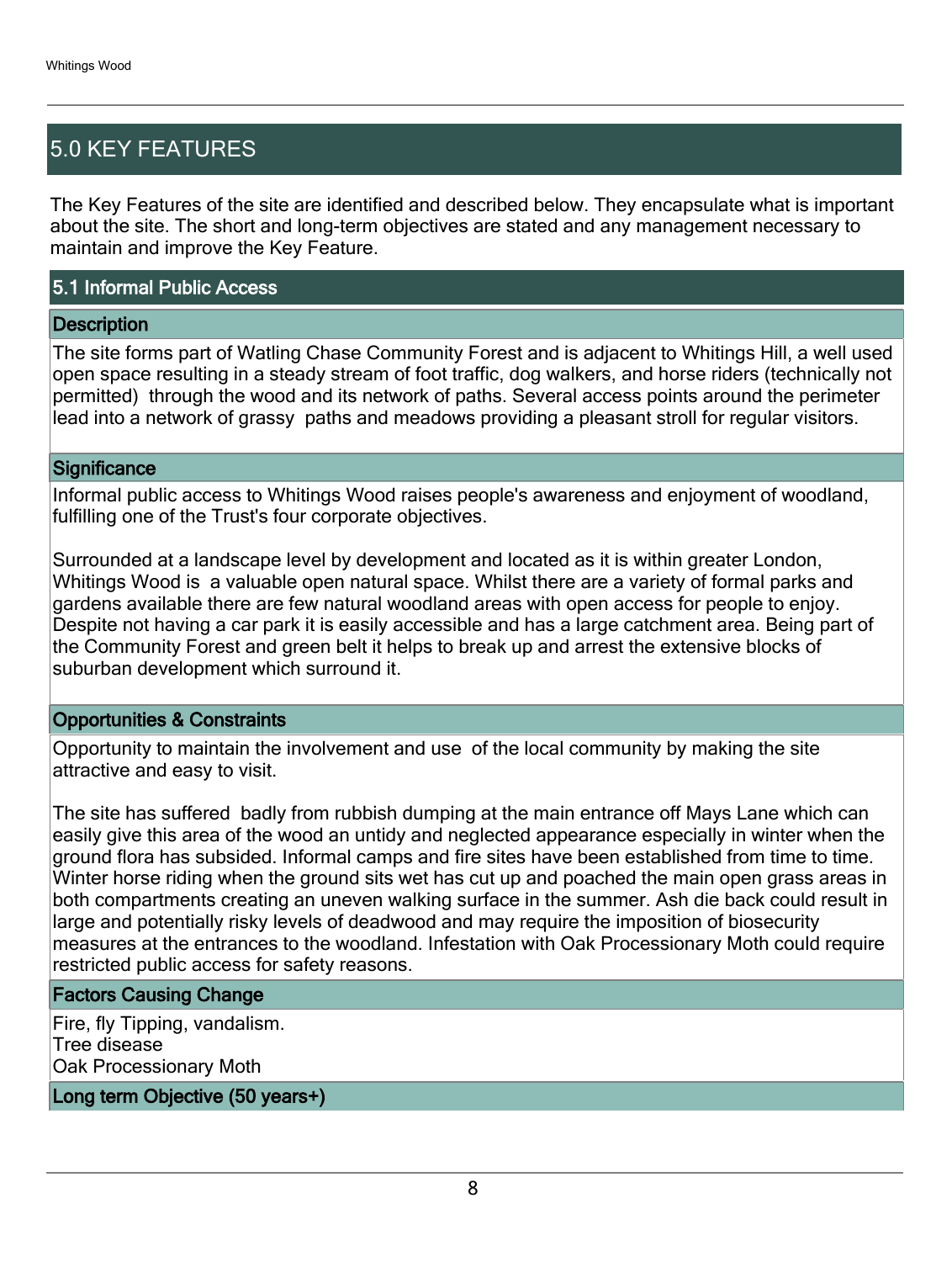A woodland that contains a network of well-maintained attractive paths and grassy meadows. The wood will remain open to the public for quiet informal recreation predominantly by locals from the nearby community.

Short term management Objectives for the plan period (5 years)

Operational Objective:

Easily accessible, attractive, well-maintained and safe woodland that a wide range of public can enjoy.

Entrances, facilities and path network will be appropriate for the levels and type of use and in line with access category B.

Work Programme:

Replace and refresh all signs and furniture during this management plan period

Cut all paths three times a year and maintain entrances and signs in good condition.

Cut meadows once a year in late August after any skylarks have nested and flown.

Clear any dumped rubbish as required.

Carry out tree safety inspection along roadside boundary every 12-18 months allowing for seasonal variation.

Carry out tree safety inspection along internal paths every 3 years allowing for seasonal variation.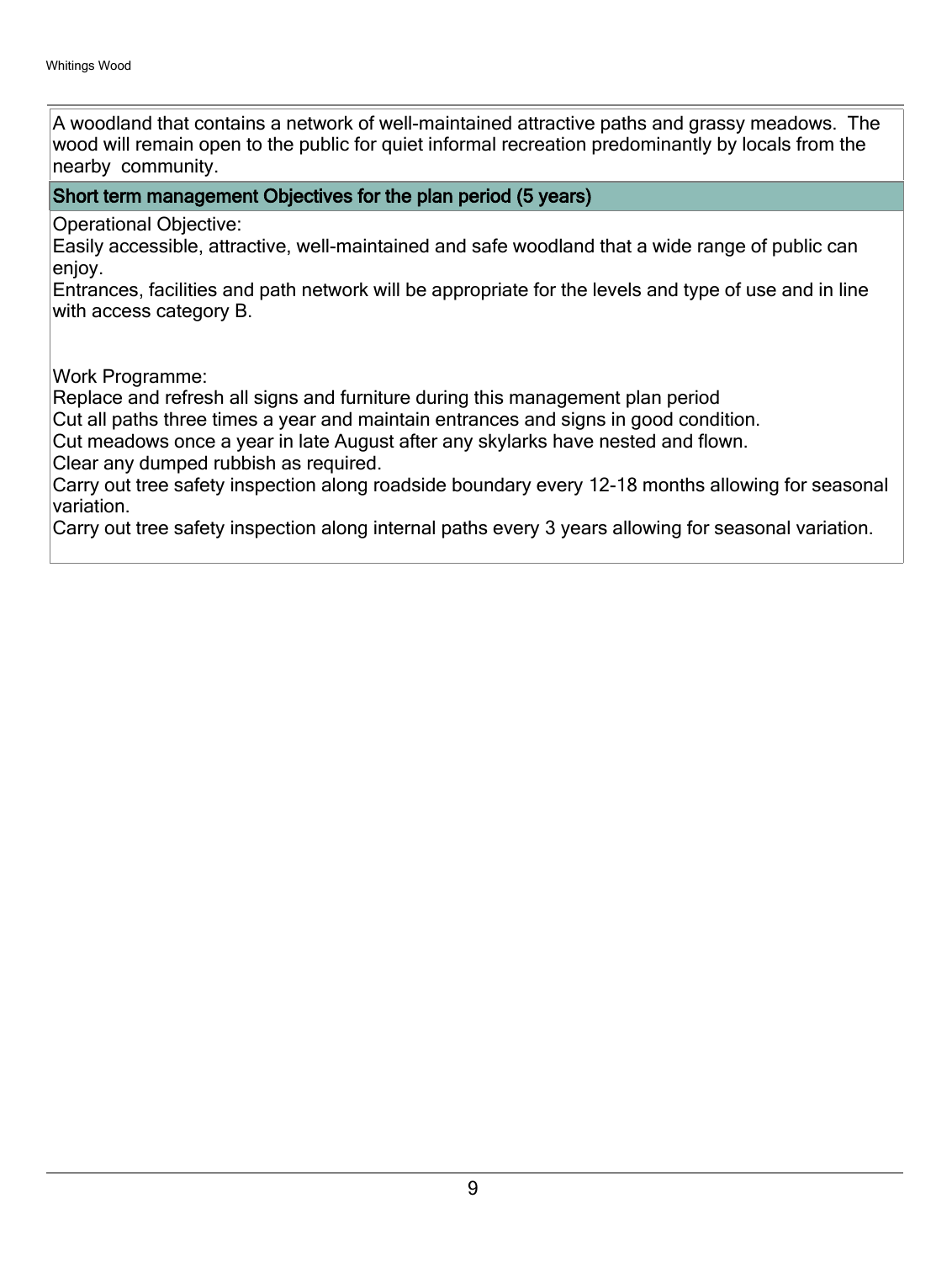#### 5.2 Secondary Woodland

#### **Description**

Whiting's Wood contains a mixture of young native broadleaf trees and woody shrubs. The species mix is dominated by ash and oak but also includes field maple, cherry, willow, birch, rowan, hazel, alder, hawthorn, and blackthorn . As well as the planted species, existing blackthorn hedgerows are spreading out and natural regeneration is emerging under the closed canopy alongside an extensive field layer. Complimenting these are the stream/wet ditches and open areas, all combining to create a tremendous variety of existing and potential woodland habitats in a relatively small area.

#### **Significance**

An early successional woodland with a diverse structure and some good quality timber will help sustain and enhance biodiversity, fulfilling one of the Trust's corporate objectives whilst meeting its statutory obligations to maximise asset quality, and increasing the woods attractiveness to external organisations (Estate cat.4 wood).

#### Opportunities & Constraints

Opportunities: To sustain and develop an attractive, bio diverse, and productive native broadleaved woodland in an area where such habitats have not been common in recent times.

Constraints: Closed canopy and even-aged nature of young wood restricting development of woodland shrub layer and structural diversity. Poor management and silvicultural access restricting scale of interventions and long -term ability to execute continuous cover management and secure income from any timber felled. Extensive squirrel damage to field maple and willow. Threat of ash die back which could significantly reduce the main tree species planted in the wood

#### Factors Causing Change

Closure of canopy, even-aged structure, spacing of trees, pests and disease

#### Long term Objective (50 years+)

Healthy, mature and attractive native broadleaf woodland supporting a range of structures, habitats, and timber quality via a robust and resilient mix of trees, woody shrubs and tall-herb communities Good access and infrastructure facilitating low-impact continuous cover management. Wellfunctioning streams and open space with associated flora and fauna, fully integrated into the overall woodland habitat.

Short term management Objectives for the plan period (5 years)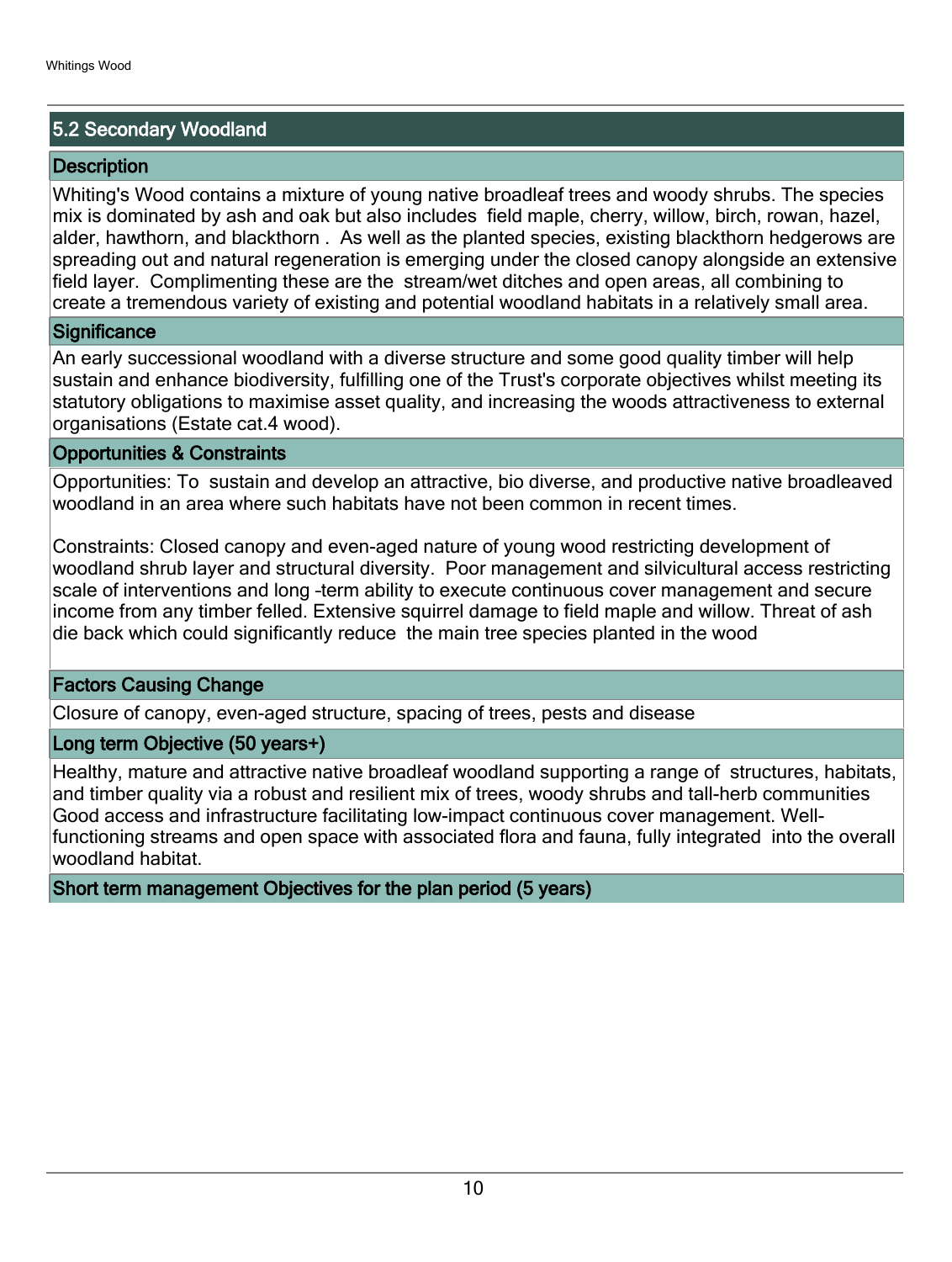Operational Objective:

A healthy woodland with good management access and the beginnings of structural diversity, ready to mature further as a diverse, productive, and attractive woodland

Work Programme:

Complete removal of all spirals, high prune best stems and where access is difficult

Improve management access to allow lorries to pull on and off Mays Lane onto the site and limit rutting at pinch points between cpts 1 & 2.

Cut racks to allow future low impact access for forestry machinery. Racks to be created by removal of every 6th row or equivalent (17% of canopy). Light thin of matrix to favour best stems and coppice clusters of field maple and willow to begin structural diversification (13% of canopy). Saleable firewood to be extracted to roadside, lop and top to be cut up small and left to rot in situ to begin development of woodland soil profile (except for coppice trees where it will be piled over stumps to protect regrowth). Unsalable firewood to be stacked off racks as habitat piles in order to increase deadwood levels within the wood..

Ash Die-Back: In the event of significant death of ash trees restocking/enrichment planting of the gaps should be undertaken with more shade tolerant species or those which will contribute to structural diversity. Suggested planting mix:

Hornbeam, lime, birch, yew, hazel, wild service, crab apple, rowan, alder.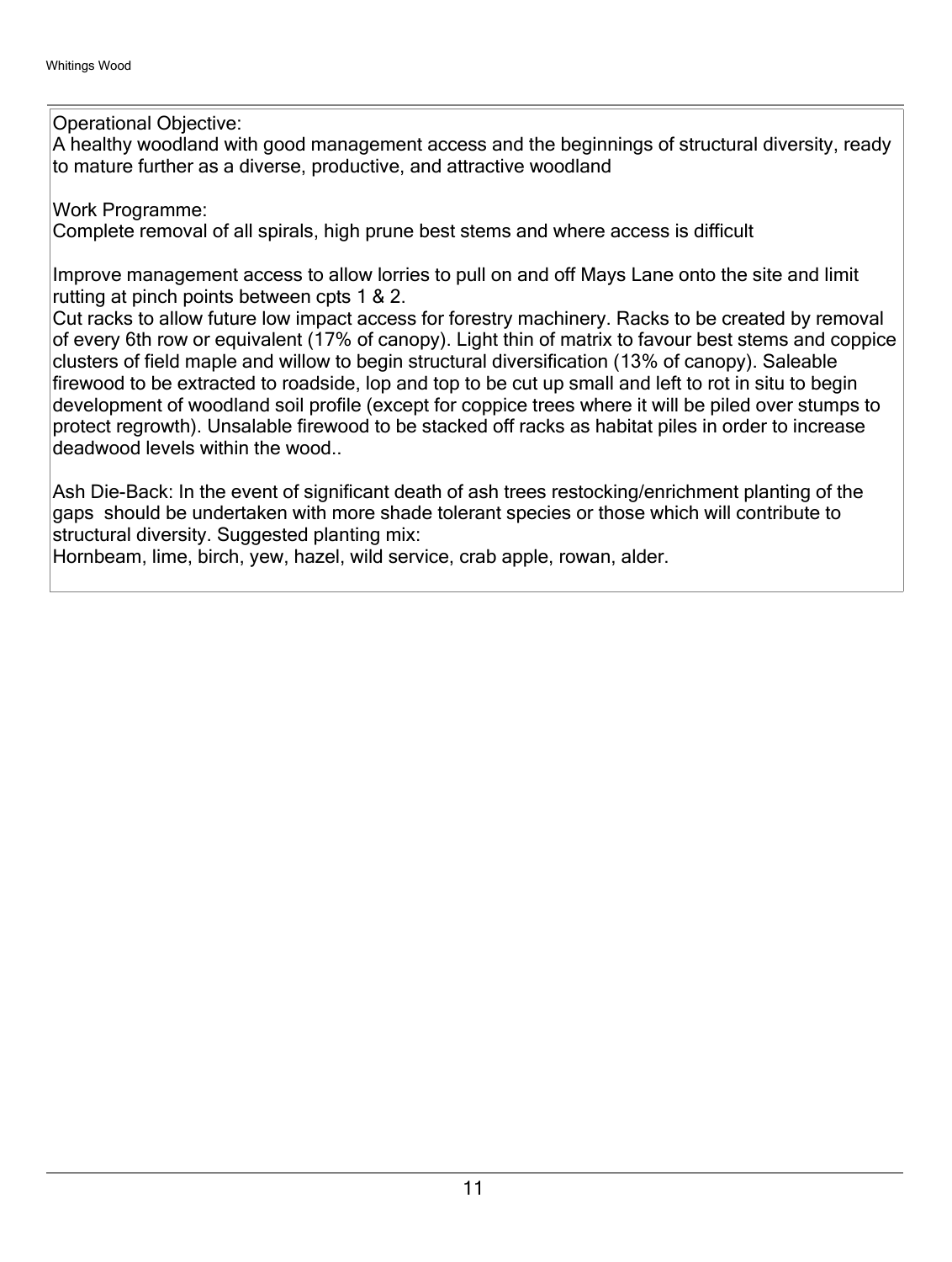| <b>6.0 WORK PROGRAMME</b> |                     |                    |        |  |  |  |  |
|---------------------------|---------------------|--------------------|--------|--|--|--|--|
| Year                      | <b>Type of Work</b> | <b>Description</b> | Due By |  |  |  |  |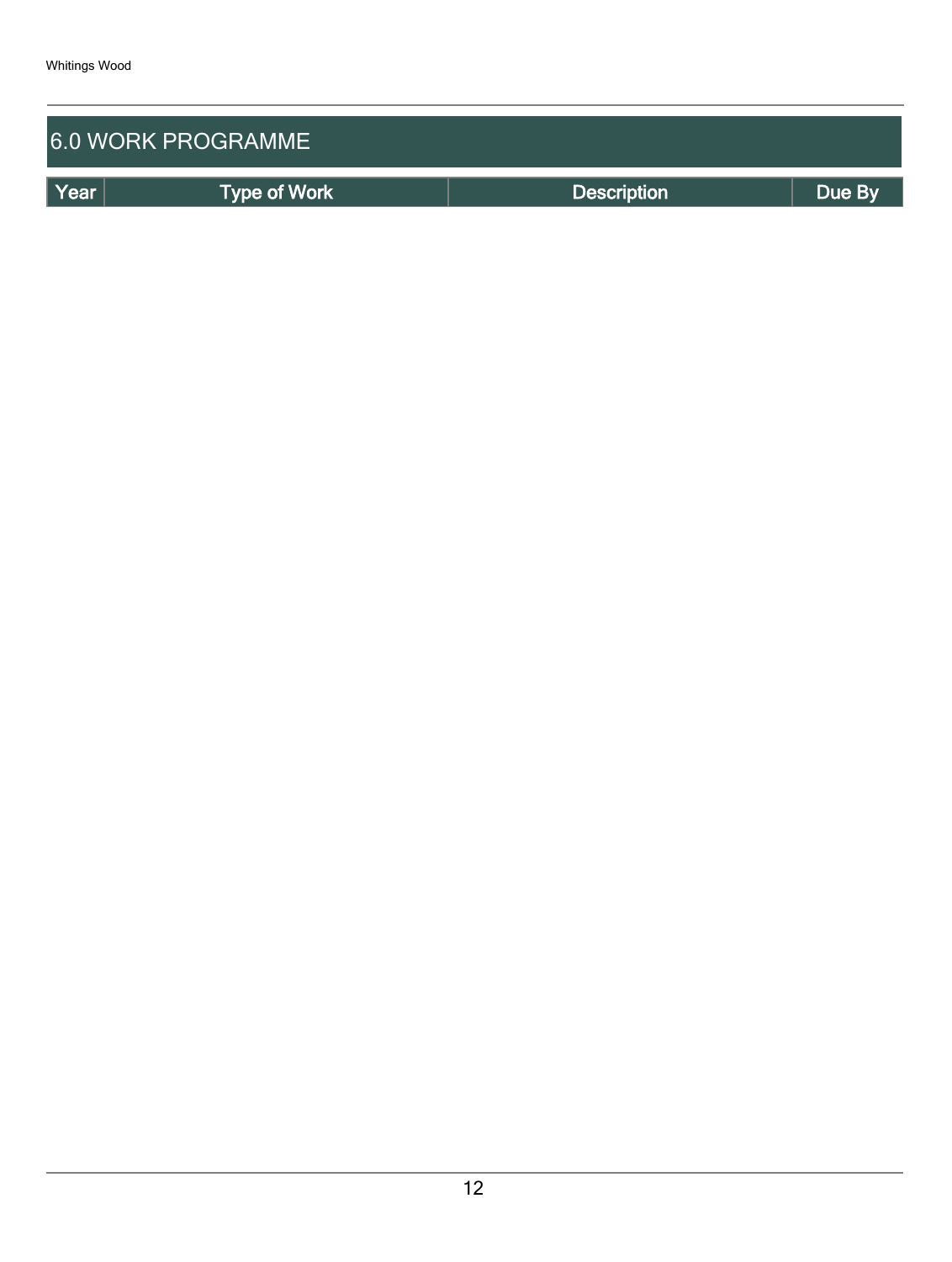## APPENDIX 1: COMPARTMENT DESCRIPTIONS

| Cpt<br>No. | Area<br>(ha) | <b>Main</b><br>Species                    | Year | <b>Management</b><br>Regime | Major<br>Management<br><b>Constraints</b>                                                                    | <b>Key Features</b><br><b>Present</b>               | <b>Designations</b> |
|------------|--------------|-------------------------------------------|------|-----------------------------|--------------------------------------------------------------------------------------------------------------|-----------------------------------------------------|---------------------|
| 1a         | 0.76         | Mixed<br>native<br>broadlea<br><b>ves</b> |      | 1996 High forest            | Mostly wet<br>ground/exposed<br>site, No/poor<br>vehicular access<br>to the site,<br>Services &<br>wayleaves | Informal Public<br>Access,<br>Secondary<br>Woodland |                     |

Mixed native broadleaves planted in January 1996 at 2.1m spacings to give a stocking density of 2250 trees/ha. The principal species are ash and oak with significant field maple and willow elements over a sparse shrub layer of hawthorn and blackthorn (apart from on the boundary with 1c where woody shrubs dominated by hazel form a graded edge to the open ground beyond). A dense field layer of coarse and shade tolerant vegetation exists alongside scattered natural regen from all the canopy species but particularly field maple. The ground sits wetter here than in cpt 2 but the trees appear vigorous, if a little drawn up, only marred by the extensive squirrel damage to the willow and field maple canopies. The canopy has closed and would benefit from a silvicultural thin to favour the best stems and increase structural diversity in the shrub layer by bringing on the seedlings and resulting stump regeneration below. Some slightly larger ash coppice exists at the centre of this sub-cpt which would appear to pre-date the planting. An underground water main runs north-south through the subcpt.

| $^{\dagger}$ 1b | $0.58$ Mixed<br>native<br>broadlea<br>ves | 1996 High forest | Mostly wet<br>ground/exposed<br>site, No/poor<br>vehicular access  Woodland<br>to the site, | Informal Public<br>Access,<br>Secondary |  |
|-----------------|-------------------------------------------|------------------|---------------------------------------------------------------------------------------------|-----------------------------------------|--|
|                 |                                           |                  | Services &                                                                                  |                                         |  |
|                 |                                           |                  | wayleaves                                                                                   |                                         |  |

Mixed native broadleaves planted in January 1996 at 2.1m spacings to give a stocking density of 2250 trees/ha. The principal species are ash, oak, and willow with a significant field maple element and occasional alder and rowan over a sparse shrub layer of hawthorn and blackthorn (apart from on the boundary with 1c where woody shrubs dominated by hazel form a graded edge to the open ground beyond). A dense field layer of coarse and shade tolerant vegetation exists alongside scattered natural regen from all the canopy species. This is the wettest part of the site bounded as it is by the Dollis Brook on its eastern edge. Large mature willows and ash, former hedgerow trees, sit along the eastern boundary providing some age-class diversity and an abundance of seed and roosting. The trees appear vigorous, if a little drawn up, only marred by the extensive squirrel damage to the willow and field maple canopies. The canopy has closed and would benefit from a silvicultural thin to favour the best stems and increase structural diversity in the shrub layer by bringing on the seedlings and resulting stump regeneration below. An underground water main runs north-south through the subcpt.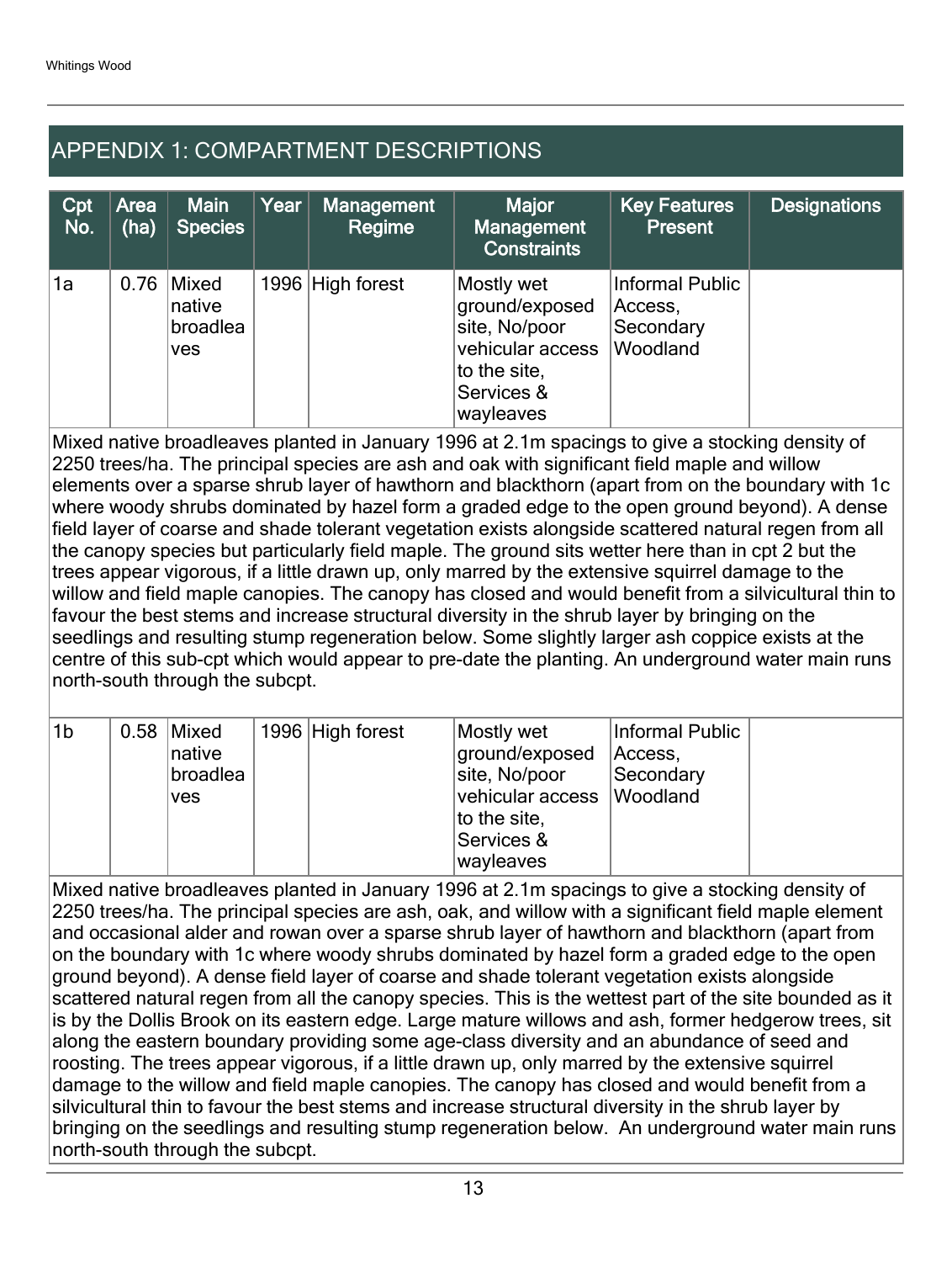| 1 <sub>c</sub>                                                                                                                                                                                                                                                                                                                                                                                                                                                                                                                                                                                                                                                                                                                                                                                                                                                                                                                                                                                                                                                                                                                                                                                                                                                                                                                                                                                                                                                                                                                                                                                                                                    | 0.61                                                                                                                                                                                                                                                                                                                                                                                                                                                                                                                                                                                                                                                                                                                                                                                           | Open<br>ground                     |  | 1996 Non-wood<br>habitat | No/poor<br>vehicular access<br>to the site.<br>Services &<br>wayleaves | Informal Public Community<br>Access.<br>Secondary<br>Woodland | Forest, Green<br><b>Belt</b> |  |
|---------------------------------------------------------------------------------------------------------------------------------------------------------------------------------------------------------------------------------------------------------------------------------------------------------------------------------------------------------------------------------------------------------------------------------------------------------------------------------------------------------------------------------------------------------------------------------------------------------------------------------------------------------------------------------------------------------------------------------------------------------------------------------------------------------------------------------------------------------------------------------------------------------------------------------------------------------------------------------------------------------------------------------------------------------------------------------------------------------------------------------------------------------------------------------------------------------------------------------------------------------------------------------------------------------------------------------------------------------------------------------------------------------------------------------------------------------------------------------------------------------------------------------------------------------------------------------------------------------------------------------------------------|------------------------------------------------------------------------------------------------------------------------------------------------------------------------------------------------------------------------------------------------------------------------------------------------------------------------------------------------------------------------------------------------------------------------------------------------------------------------------------------------------------------------------------------------------------------------------------------------------------------------------------------------------------------------------------------------------------------------------------------------------------------------------------------------|------------------------------------|--|--------------------------|------------------------------------------------------------------------|---------------------------------------------------------------|------------------------------|--|
|                                                                                                                                                                                                                                                                                                                                                                                                                                                                                                                                                                                                                                                                                                                                                                                                                                                                                                                                                                                                                                                                                                                                                                                                                                                                                                                                                                                                                                                                                                                                                                                                                                                   | The largest area of grassy open ground in the wood. Runs in a wide belt north-south across the<br>compartment bounded by the woody shrubs along the internal edges of sub-cpts a and b. A 4-8m<br>wide grass path is mowed twice a year and the entire meadow cut once a year. The blackthorn on<br>the edge of sub-cpts a and b is beginning to encroach a little but otherwise it remains largely<br>uncolonised by woodland pioneers or scrub. The area around the southern field gate providing<br>access into cpt 2 can sit quite wet which may be due to poor drainage from the silted ditch and<br>culvert which lie alongside and under the unowned track between the two cpts (over which WT has a<br>right of way). . An underground water main runs north-south through the subcpt. |                                    |  |                          |                                                                        |                                                               |                              |  |
| 2a                                                                                                                                                                                                                                                                                                                                                                                                                                                                                                                                                                                                                                                                                                                                                                                                                                                                                                                                                                                                                                                                                                                                                                                                                                                                                                                                                                                                                                                                                                                                                                                                                                                | 4.43                                                                                                                                                                                                                                                                                                                                                                                                                                                                                                                                                                                                                                                                                                                                                                                           | Mixed<br>native<br>broadlea<br>ves |  | 1996 High forest         | No/poor<br>vehicular access<br>to the site                             | Informal Public Community<br>Access,<br>Secondary<br>Woodland | Forest, Green<br><b>Belt</b> |  |
| The main block of woodland on the site. Mixed native broadleaves planted in January 1996 at 2.1m<br>spacings to give a stocking density of 2250 trees/ha. The principal species are ash and oak, with a<br>significant field maple and wild cherry element, and occasional birch over a sparse shrub layer of<br>hawthorn, blackthorn, and less frequently Hazel. The field layer is less dense/vigorous than cpt 1 but<br>the only bare patches occur under field maple clusters where canopy shade is dense, and it<br>generally supports a good mix of coarse and shade tolerant species as well as an abundance of<br>regen from ash and cherry and less frequently field maple and oak. Large mature hedgerow trees,<br>mainly oak and ash sit along the northern, western, and southern (road) boundaries providing some<br>age-class diversity and an abundance of roosting. Along the northern edge the blackthorn hedge<br>has spread vigorously into the wood enveloping the path which now exists as a tunnel through the<br>blackthorn. The trees appear vigorous and healthy only marred by the extensive squirrel damage to<br>the field maple canopies. The canopy has closed and would benefit from a silvicultural thin to favour<br>the best stems and increase structural diversity in the shrub layer by bringing on the seedlings and<br>resulting stump regeneration below. A large (0.4 ha) area of open ground exists in the middle of the<br>sub-cpt which is beginning to be colonised by thorn, oak, ash, and birch but remains predominantly<br>grassland and will form a nice feature glade as the woodland matures. |                                                                                                                                                                                                                                                                                                                                                                                                                                                                                                                                                                                                                                                                                                                                                                                                |                                    |  |                          |                                                                        |                                                               |                              |  |

| 2b | $0.25$ Mixed    | 1996 High forest | No/poor                  | Informal Public |
|----|-----------------|------------------|--------------------------|-----------------|
|    | <b>Inative</b>  |                  | vehicular access Access. |                 |
|    | <b>broadlea</b> |                  | to the site              | Secondary       |
|    | <b>ves</b>      |                  |                          | <b>Woodland</b> |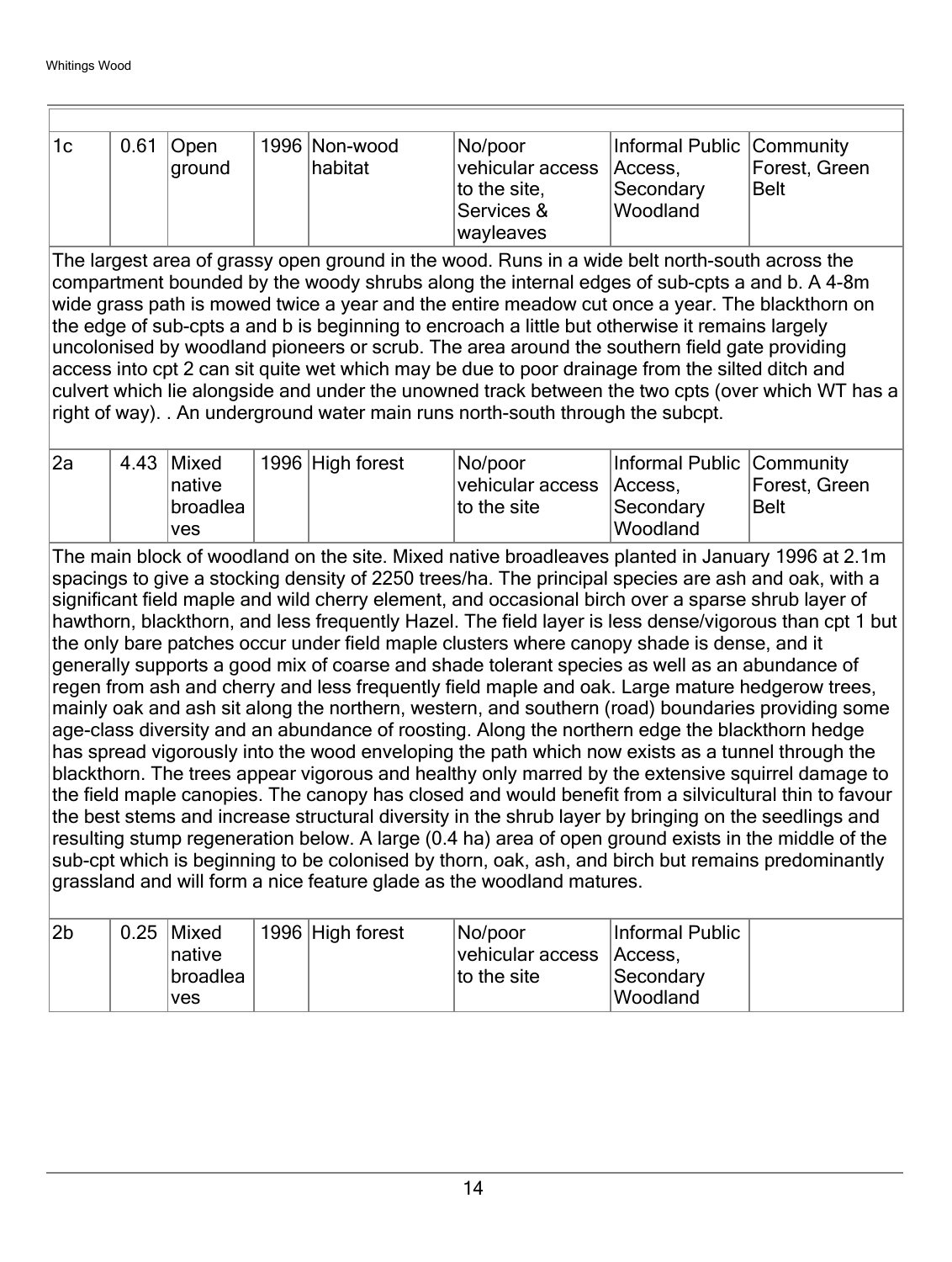Description: A narrow sliver of woodland running down the north-eastern edge of the compartment forming the boundary with the neighbouring livery yard/stables. The boundary is marked by a dilapidated and collapsed fence and silted ditch which are not the WT responsibility to maintain. Mixed native broadleaves planted in January 1996 at 2.1m spacings to give a stocking density of 2250 trees/ha. The principal species are ash and oak, with a significant field maple and wild cherry element, and occasional birch over a sparse shrub layer of hawthorn, blackthorn, and less frequently Hazel. The field layer is less dense/vigorous than cpt 1 but the only bare patches occur under field maple clusters where canopy shade is dense, and it generally supports a good mix of coarse and shade tolerant species as well as an abundance of regen from ash and cherry and less frequently field maple and oakg. The trees appear vigorous and healthy only marred by the extensive squirrel damage to the field maple canopies. The canopy has closed and would benefit from a silvicultural thin to favour the best stems and increase structural diversity in the shrub layer by bringing on the seedlings and resulting stump regeneration below.

| 2c | $0.46$ Open | 1996 Non-wood | No/poor                    | Informal Public |  |
|----|-------------|---------------|----------------------------|-----------------|--|
|    | around      | habitat       | vehicular access   Access, |                 |  |
|    |             |               | to the site                | Secondary       |  |
|    |             |               |                            | <b>Woodland</b> |  |

Another large area of grassy open ground running north-south to the management access gate at Mays Lane. Not as wide as 1c, but again bounded by a hazel dominated shrub mix on the internal edges of subcpts 2a and 2b. A 4m wide grass path is mowed twice a year and the entire meadow cut once a year. The blackthorn on the edge of sub-cpts a and b is beginning to encroach a little but otherwise remains largely uncolonised by woodland pioneers or scrub. The area around the northern field gate providing access to cpt 1 can sit quite wet which may be due to poor drainage from the pond and silted ditch which lie alongside the gate and down the eastern boundary of subcpt 2b but are outside of WT ownership and responsibility for maintenance.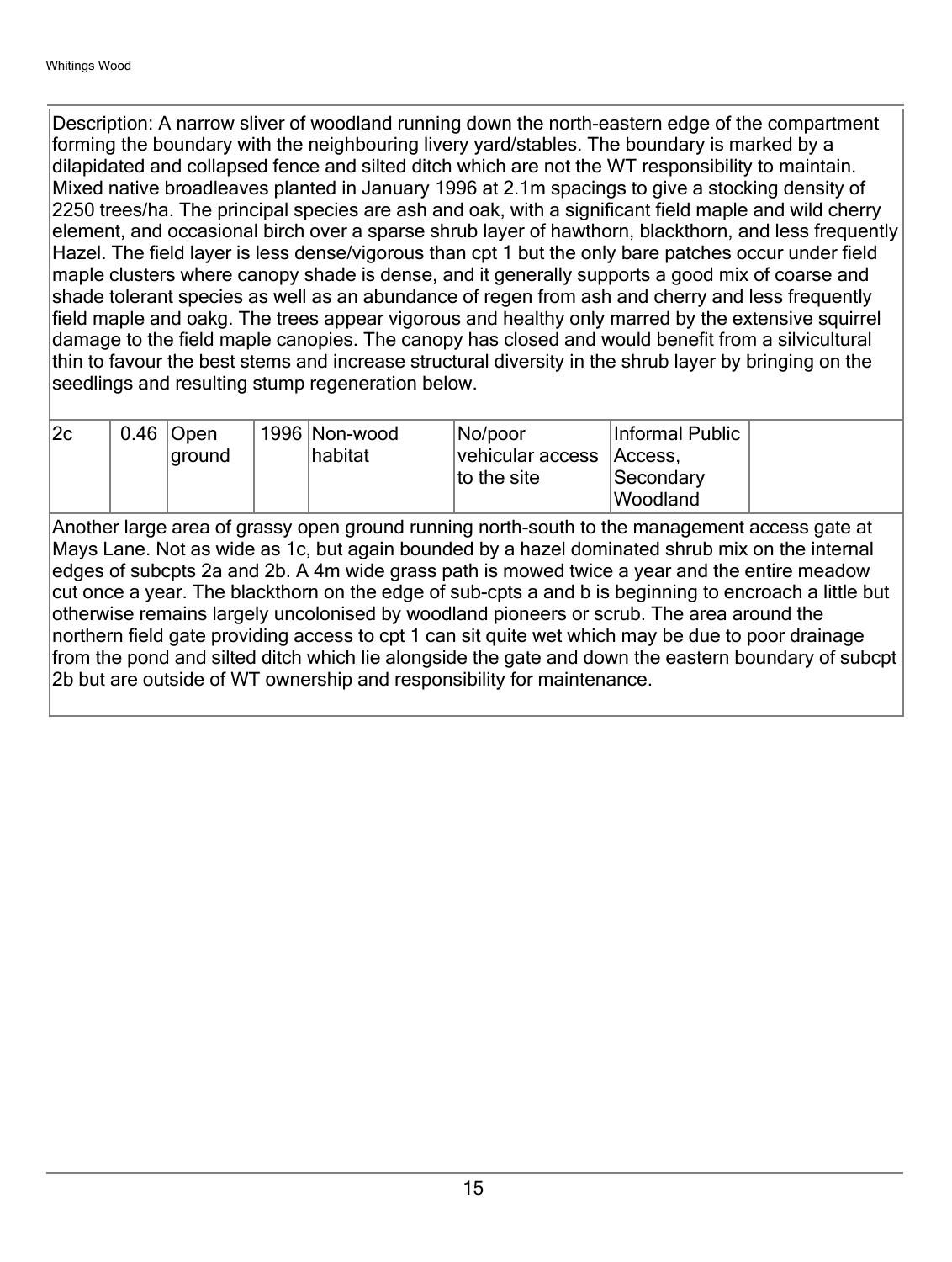## Appendix 2: Harvesting operations (20 years)

| Forecast<br>Year | Cpt            | <b>Operation Type</b> | <b>Work Area</b><br>(ha) | <b>Estimated</b><br>vol/ha | <b>Estimated total</b><br>vol. |
|------------------|----------------|-----------------------|--------------------------|----------------------------|--------------------------------|
| 2020             | 1a             | Thin                  | 0.76                     | 39                         | 30                             |
| 2020             | 1b             | Thin                  | 0.58                     | 40                         | 23                             |
| 2020             | 2a             | Thin                  | 4.43                     | 40                         | 178                            |
| 2020             | 2 <sub>b</sub> | Thin                  | 0.37                     | 41                         | 15                             |
| 2028             | 1a             | Thin                  | 0.76                     | 46                         | 35                             |
| 2028             | 1b             | Thin                  | 0.58                     | 52                         | 30                             |
| 2028             | 2a             | Thin                  | 4.43                     | 45                         | 200                            |
| 2028             | 2 <sub>b</sub> | Thin                  | 0.37                     | 54                         | 20                             |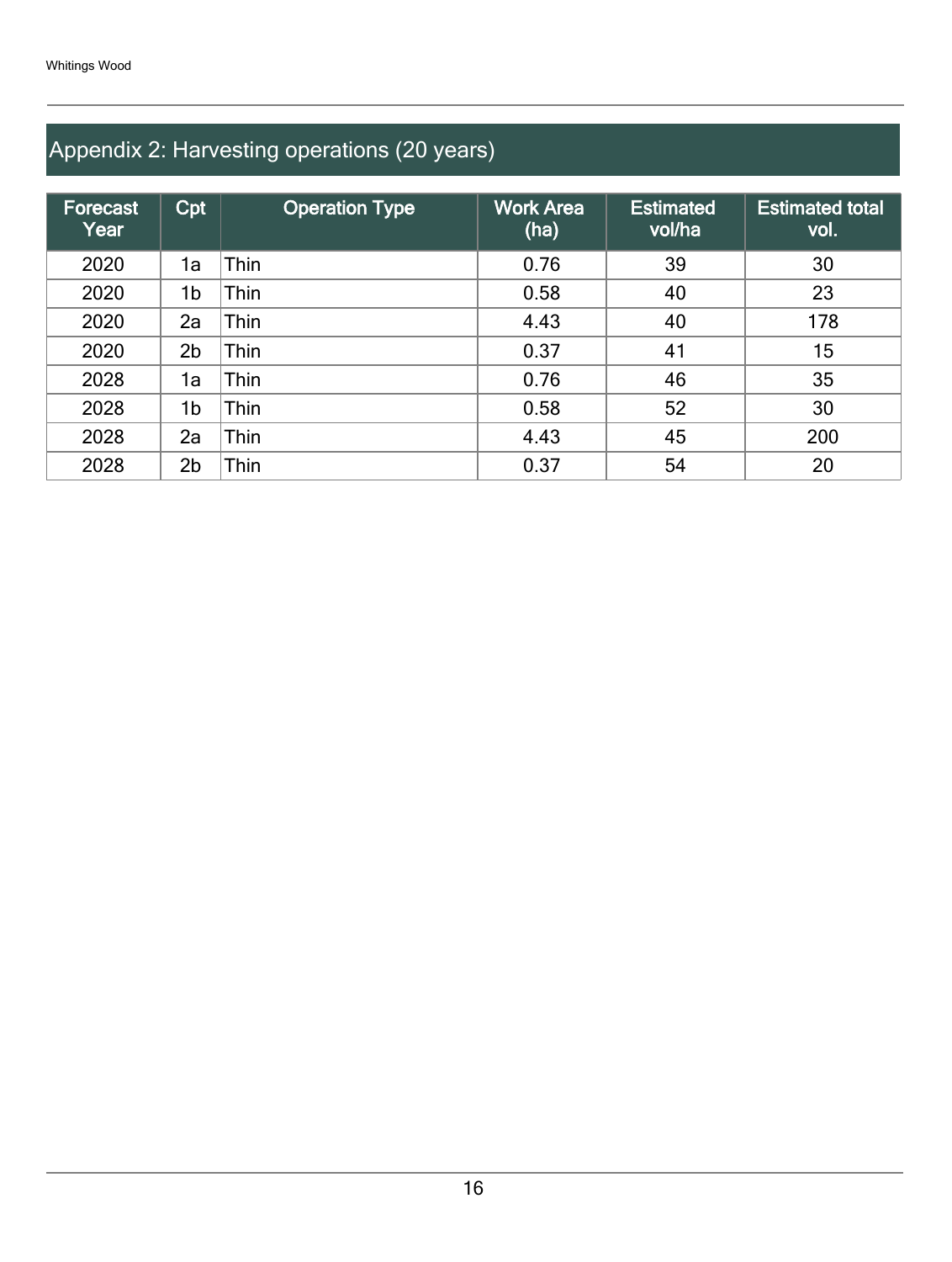## **GLOSSARY**

#### Ancient Woodland

Ancient woods are defined as those where there has been continuous woodland cover since at least 1600 AD. In Scotland ancient woods are defined strictly as sites shown as semi-natural woodland on the 'Roy' maps (a military survey carried out in 1750 AD, which is the best source of historical map evidence) and as woodland all subsequent maps. However, they have been combined with long-established woods of semi-natural origin (originating from between 1750 and 1860) into a single category of Ancient Semi-Natural Woodland to take account of uncertainties in their identification. Ancient woods include Ancient Semi-Natural Woodland and plantations on Ancient Woodland Sites (see below). May support many species that are only found in ancient woodland.

#### Ancient Semi - Natural Woodland

Stands in ancient woods defined as those consisting predominantly of native trees and shrubs that have not obviously been planted, which have arisen from natural regeneration or coppice regrowth.

#### Ancient Woodland Site

Stands in ancient woods that have been converted to plantations, of coniferous, broadleaved or mixed species, usually for timber production, including plantations of native species planted so closely together that any semi-natural elements of the understorey have been suppressed.

#### Beating Up

Replacing any newly planted trees that have died in the first few years after planting.

#### **Broadleaf**

A tree having broad leaves (such as oak) rather than needles found on conifers (such as Scots pine).

#### **Canopy**

The uppermost layer of vegetation in a woodland, or the upper foliage and branches of an individual tree.

#### Clearfell

Felling of all trees within a defined area.

#### **Compartment**

Permanent management division of a woodland, usually defined on site by permanent features such as roads. See Sub-compartments.

#### **Conifer**

A tree having needles, rather than broadleaves, and typically bearing cones.

### Continuous Cover forestry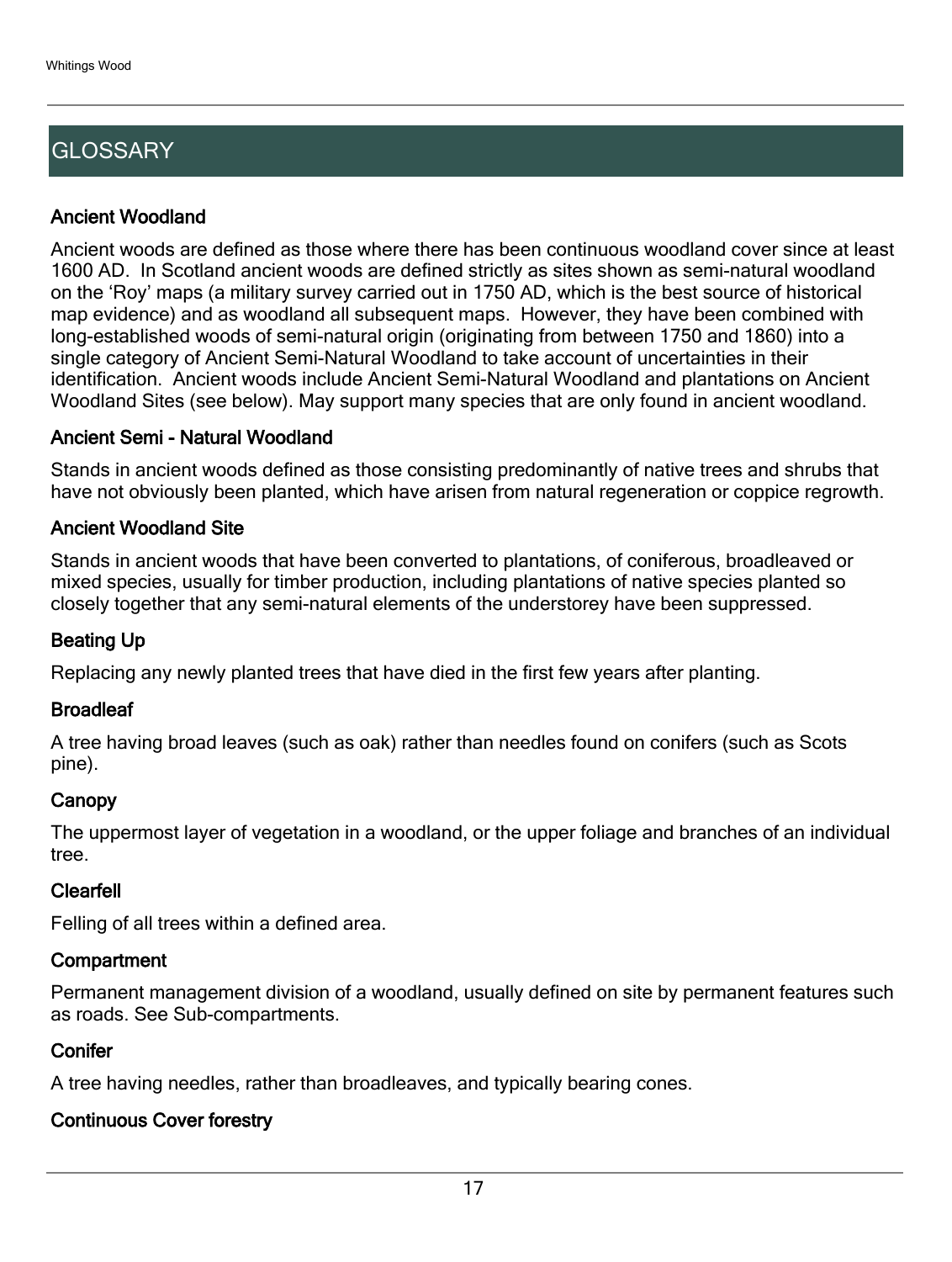A term used for managing woods to ensure that there are groups or individual trees of different ages scattered over the whole wood and that some mature tree cover is always maintained. Management is by repeated thinning and no large areas are ever completely felled all at once.

#### **Coppice**

Trees which are cut back to ground levels at regular intervals (3-25 years).

#### Exotic (non-native) Species

Species originating from other countries (or other parts of the UK) that have been introduced by humans, deliberately or accidentally.

#### Field Layer

Layer of small, non-woody herbaceous plants such as bluebells.

#### Group Fell

The felling of a small group of trees, often to promote natural regeneration or allow planting.

#### Long Term Retention

Discrete groups of trees (or in some cases single trees) that are retained significantly past their economic felling age. Operations may still be carried out within them and thinning is often necessary to maintain stability.

#### Minimum Intervention

Areas where no operations (such as thinning) will take place other than to protect public safety or possibly to control invasive exotic species.

#### Mixed Woodland

Woodland made up of broadleaved and coniferous trees.

#### National vegetation classification (NVC)

A classification scheme that allows an area of vegetation to be assigned to the standardised type that best matches the combination of plant species that it contains. All woodlands in the UK can be described as being one of 18 main woodland types (W1 - W18), which principally reflect soil and climatic conditions. For example, Upland Oakwoods are type W11, and normally occur on well drained infertile soils in the cooler and wetter north and west of Britain. Each main type can be subdivided into numerous subtypes. Most real woods contain more than one type or sub-type and inevitably some woods are intermediate in character and can't be properly described by any sub type.

#### Native Species

Species that arrived in Britain without human assistance.

#### Natural Regeneration

Naturally grown trees from seeds falling from mature trees. Also regeneration from coppicing and suckering.